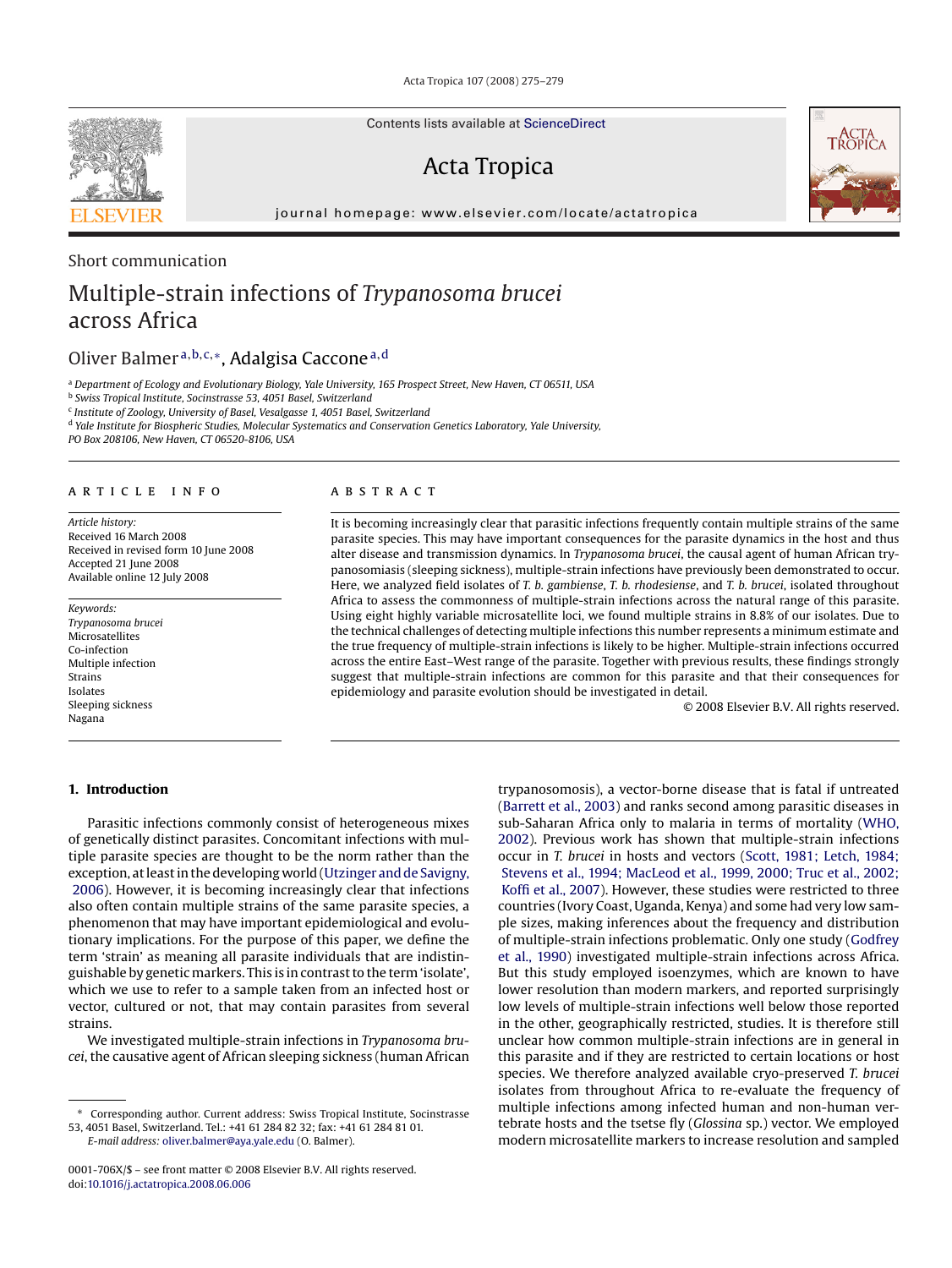previously unsampled areas to cover almost the entire range of the parasite.

#### **2. Materials and methods**

#### *2.1. Isolates*

We investigated 137 cryo-preserved isolates and laboratory strains of *T. brucei* isolated throughout Africa between 1959 and 2003 (Table 1). These included 63 *T. b. gambiense*, which cause chronic sleeping sickness in West and Central Africa, 22 *T. b. rhodesiense*, which cause acute sleeping sickness in East Africa, and 41 non-human infective *T. b. brucei* from vertebrate hosts; and 10 *T. b. brucei* and 1 *T. b. rhodesiense* from tsetse flies. The isolates were initially isolated and (in parts) subsequentially cultivated by a range of methods. We were unable to establish the exact history for a large portion of them and so cannot take isolation and cultivation history into account in our analyses. However, no isolates were included in this study that have been cloned in the past because they cannot contain multiple strains anymore. The isolates were kindly provided by four different laboratories (Serap Aksoy, Yale University; Reto Brun, Swiss Tropical Institute; Wendy Gibson, University of Bristol; and Pascal Grébaut and Anne-Clarisse Lékané Likeufack, CIRAD-IRD/LRCT, Montpellier) either as extracted DNA or as cryopreserved blood samples from the original host or from a rodent used to culture the original isolate.

#### *2.2. Molecular analysis*

Parasite DNA of isolates not received as extracted DNA already was extracted using the DNeasy Blood & Tissue Kit (Qiagen) following the manufacturer's protocol and resuspended in 50  $\mu$ l of distilled water. Eight microsatellite markers (TB1/8, TB2/19, TB5/2, TB6/7, TB8/11, TB9/6, TB10/5, and TB11/13), each amplifying a single polymorphic locus on a different chromosome ([Balmer et al.,](#page-3-0) 2006), were amplified for every isolate using the following PCR profile: 1 cycle of  $4 \text{min } 94^{\circ}$ C: 35 cycles of  $45 \text{ s } 94^{\circ}$ C, 30 s  $53^{\circ}$ C and 45 s 72 °C; 1 cycle of 7 min 72 °C. Reactions contained  $1 \times$ PCR buffer II with MgCl<sub>2</sub> (Applied Biosystems), 0.8 mM of each  $d$ NTP (Promega), 0.2  $\mu$ M of each primer, 0.25 U AmpliTaq polymerase (Applied Biosystems). Allele sizes were determined using an ABI3100 Genetic Analyzer (Applied Biosystems) and GeneMapper 3.5 software ([Applied Biosystems, 2003\).](#page-3-0)

The microsatellite loci amplified are diploid. Therefore, the presence of more than two alleles at any locus in an isolate was used as indication for a multiple-strain infection. The proportion of detected multiple-strain infections was used as minimum estimate of the true multiple-strain infections rate. In isolates where more than two alleles were found at any locus, PCR and allele size determination were repeated for that locus at least once to confirm the presence of multiple strains. For *T. b. gambiense* and *T. b. rhodesiense*, humans and other vertebrate hosts were treated together as 'vertebrate hosts'.

#### **3. Results**

Multiple strains were detected in 12 (8.8%) of the 137 analyzed isolates. The majority (126) of the isolates were from vertebrate hosts (including humans). Of those, 12 (9.5%) contained multiplestrain infections: 5 of 63 (7.9%) *T. b. gambiense*, 6 of 41 (14.6%) *T. b. brucei*, and 1 of 22 (4.5%) *T. b. rhodesiense* isolates ([Table 2\).](#page-2-0)

The frequency of multiple-strain infections in *T. b. brucei* and *T. b. rhodesiense* did not differ significantly (Fisher's exact test, *p* = 0.41), so our results provide no evidence that these two taxa, which differ only by the presence of the SRA gene conferring human infectivity to *T. b. rhodesiense* [\(Xong et al., 1998; Gibson, 2005\)](#page-4-0), differ in terms of multiplicity of infection. Multiple-strain infections were found in isolates from vertebrate hosts from the entire East–West

#### **Table 1**

Names and origin of *Trypanosoma brucei* isolates from humans, other vertebrates or tsetse flies screened for multiple-strain infections

| Taxon             | Origin <sup>a</sup> | Isolatesb                                                                                                                                                                                                                                                   |
|-------------------|---------------------|-------------------------------------------------------------------------------------------------------------------------------------------------------------------------------------------------------------------------------------------------------------|
| T. b. brucei      | Burkina Faso        | GAOUA89                                                                                                                                                                                                                                                     |
|                   | Kenya               | KETRI1738, KETRI1814°, KETRI1902°, KETRI2090, KETRI2108, LF1, LUMP266(MRC241flyK4), LUMP1342(LUMP450), LVBG118N,                                                                                                                                            |
|                   |                     | M249, RB67, RUMP503                                                                                                                                                                                                                                         |
|                   | Somalia             | STIB794A                                                                                                                                                                                                                                                    |
|                   | Tanzania            | RUMP501, STIB056, STIB201, STIB202, STIB204, STIB205, STIB206 <sup>c</sup> , STIB207, STIB209, STIB210, STIB211 <sup>c</sup> , STIB213, STIB214 <sup>c</sup> ,<br>STIB215°, STIB216, STIB217, STIB218, STIB219, STIB221, STIB247, STIB286, STIB316, STIB337 |
|                   | Uganda              | EATRO1296, Katerema41, STIB340, STIB390, STIB776, STIB783, STIB795                                                                                                                                                                                          |
|                   | Zambia              | H3, J10, TRPZ239, TRPZ260, TRPZ286(pop1), TRPZ320(pop1), TRPZ323                                                                                                                                                                                            |
| T. b. rhodesiense | Botswana            | <b>STIB338</b>                                                                                                                                                                                                                                              |
|                   | Ethiopia            | <b>STIB707, STIB809</b>                                                                                                                                                                                                                                     |
|                   | Kenya               | <b>EATRO0237, STIB365, STIB706</b>                                                                                                                                                                                                                          |
|                   | Mozambique          | <b>KETRI2538</b>                                                                                                                                                                                                                                            |
|                   | Tanzania            | STIB236, STIB241-A, STIB243, STIB250, STIB262, STIB263, STIB324, STIB389°, STIB704                                                                                                                                                                          |
|                   | Uganda              | EATRO0240, STIB391, STIB799, STIB848, STIB849, STIB851, STIB854                                                                                                                                                                                             |
| T. b. gambiense   | Angola              | 001K1Angola, 003K1 $^{\rm c}$                                                                                                                                                                                                                               |
|                   | Cameroon            | BIP04, BIP08, BIP09, BIP40, BIP42, C3359, DOUME1, JUA <sup>c</sup> , P7F, P8F, P16F, P26F, SEMI, SOMABc, TSEMESO                                                                                                                                            |
|                   | CAR                 | BAT10, BAT31, BAT37, BAT39, BAT40, BAT42, BAT45, BAT51, BAT58, BAT60, BIBIANA, MBADI                                                                                                                                                                        |
|                   | Chad                | <b>NATONDII</b>                                                                                                                                                                                                                                             |
|                   | Congo               | <b>DEMBA. MALOUNDA</b>                                                                                                                                                                                                                                      |
|                   | <b>DRC</b>          | ITMAP020578, ITMAP141267, ITMAP160986, ITMAP1780, ITMAP210879, ITMAP211290, ITMAS060401                                                                                                                                                                     |
|                   | Eq. Guinea          | 13.97D, 14.97D, 15.97D                                                                                                                                                                                                                                      |
|                   | <b>Ivory Coast</b>  | DAL069, DAL1086, DAL1086R, DAL1402, STIB386, STIB733, STIB739°, STIB754, STIB755                                                                                                                                                                            |
|                   | Liberia             | <b>STIB756</b>                                                                                                                                                                                                                                              |
|                   | Sudan               | K00014JD, K0303028°, K0303030, K0303043, K0303045, K0303048                                                                                                                                                                                                 |
|                   | Uganda              | <b>F43UG. R56UG. R60UG. STIB368. STIB887°</b>                                                                                                                                                                                                               |

<sup>a</sup> CAR: Central African Republic; DRC: Democratic Republic of Congo.

<sup>b</sup> Isolate names are coded by host species: bold, human; plain, other vertebrate; underlined, tsetse fly. *Sources*: Serap Aksoy, Yale University; Reto Brun, Swiss Tropical Institute; Wendy Gibson, University of Bristol; Pascal Grébaut and Anne-Clarisse Lékané Likeufack, CIRAD-IRD/LRCT, Montpellier.

<sup>c</sup> Isolates containing multiple strains.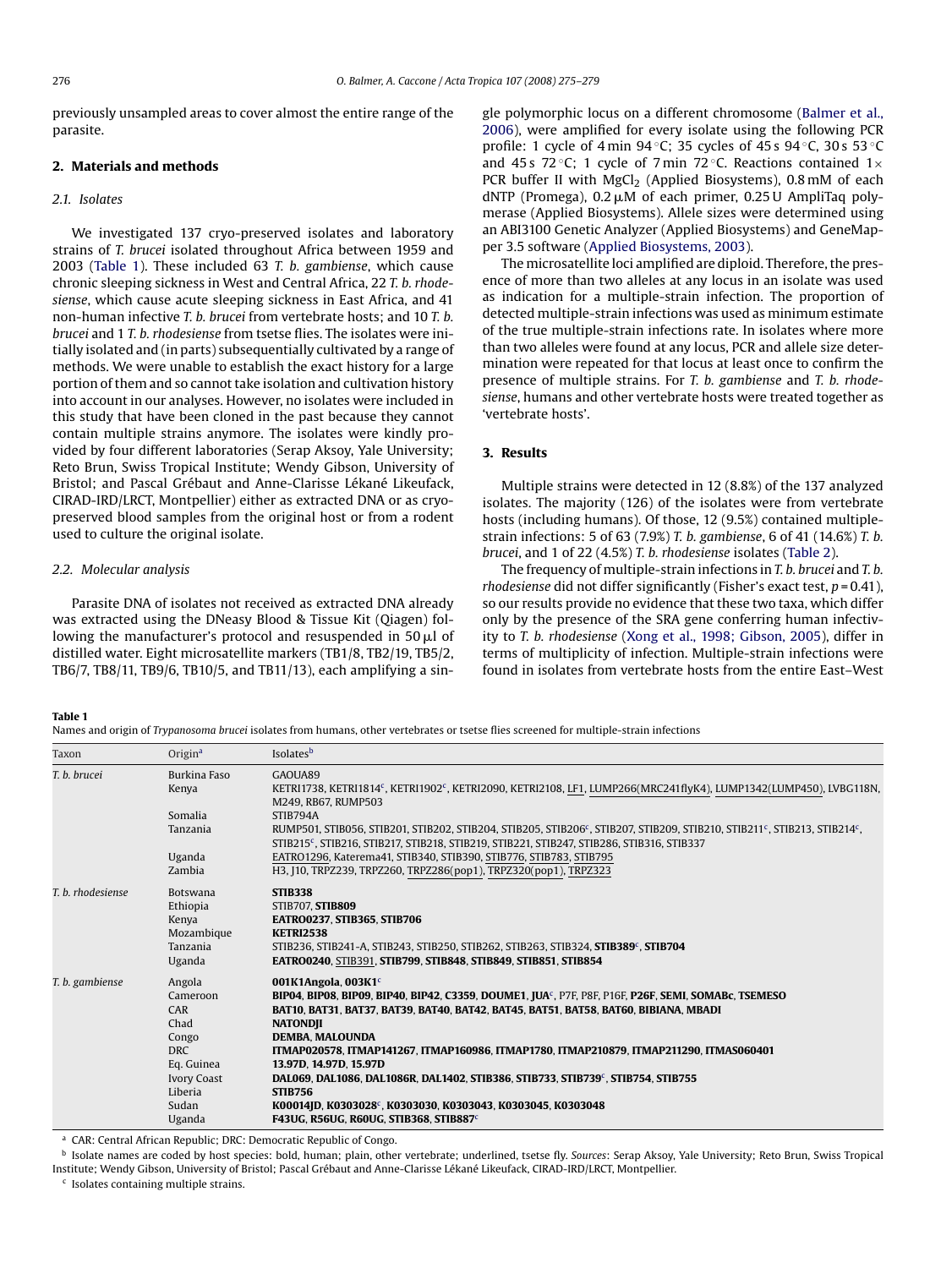#### <span id="page-2-0"></span>**Table 2**

Names, origin, and microsatellite alleles per locus of *T. brucei* isolates containing multiple strains

| Isolateª                                     | Alleles <sup>b</sup> |                          |                          |                          |                          |              |                          |                   |
|----------------------------------------------|----------------------|--------------------------|--------------------------|--------------------------|--------------------------|--------------|--------------------------|-------------------|
|                                              | TB1/8                | TB2/19                   | TB5/2                    | TB6/7                    | TB8/11                   | <b>TB9/6</b> | TB10/5                   | TB11/13           |
| T. b. gambiense                              |                      |                          |                          |                          |                          |              |                          |                   |
| 003 K1                                       | 97                   | $\overline{\phantom{0}}$ | 88                       | $\overline{\phantom{0}}$ | $\overline{\phantom{0}}$ | 126          | $\overline{\phantom{0}}$ | 137               |
| Angola, Mbanza Coago, human, 1998            | 99<br>107            | $\overline{\phantom{0}}$ | 99                       | $\overline{\phantom{0}}$ | $\qquad \qquad -$        | 134          | $\qquad \qquad -$        | 147               |
| K0303028                                     | 97                   | 90                       | 83                       | 104                      | 101                      | 136          | $\overline{\phantom{a}}$ | 125               |
| Sudan, Mundri, Nyau 1, human, 2003           | 97                   | 92                       | 99                       | 120                      | 103                      | 140          | $\overline{\phantom{m}}$ | 129<br>147        |
| JUA                                          | 97                   | 90                       | 99                       | 116                      | 101                      | 128          | 85                       | 129               |
| Cameroon, Fontem focus, human, 1974          | 99                   | 92<br>96                 | 101                      | 120<br>134               | 103<br>105<br>111        | 132<br>138   | 89                       | 157               |
| STIB 739 (TH-162/78E (021))                  | 99                   | $\overline{\phantom{0}}$ | 99                       | $\qquad \qquad -$        | 101                      | 140          | $\overline{\phantom{a}}$ | 129               |
| Ivory Coast, human, 1978                     | 99                   | $\overline{\phantom{0}}$ | 99                       | $\overline{\phantom{0}}$ | 103<br>115               | 140          | $\overline{\phantom{a}}$ | 131               |
| STIB 887 (UTRO 210393B)                      | 97                   | -                        | $\overline{\phantom{0}}$ | $\qquad \qquad -$        | 101                      | 126          | 89                       | 129               |
| Uganda, Arua, West Nile, human, 1995         | 97                   |                          | $\overline{a}$           |                          | 103                      | 136<br>140   | 89                       | 147               |
| T. b. brucei                                 |                      |                          |                          |                          |                          |              |                          |                   |
| <b>KETRI 1814</b>                            | 109                  | 96                       | 95                       | 104                      | 99                       | 134          | 95                       | 127               |
| Kenya, Kiboko, rhinoceros, 1970              | 113                  | 96                       | 95                       | 106                      | 113                      | 136          | 115                      | 129<br>143<br>155 |
| <b>KETRI 1902</b>                            | 105                  | 78                       | 87                       | 106                      | 97                       | 128          | 89                       | 143               |
| Kenya, Lambwe Valley, waterbuck, 1971        | 105                  | 88<br>92                 | 87                       | 106                      | 97                       | 132          | 89                       | 147               |
| <b>STIB 206</b>                              | 99                   | 88                       | 88                       | 112                      | 99                       | 126          | 81                       | 127               |
| Tanzania, Serengeti N.P., lion, 1971         | 105                  | 90                       | 91                       | 120                      | 103                      | 132          | 83                       | 133<br>145<br>155 |
| <b>STIB 211</b>                              | 99                   | 92                       | 91                       | 108                      | 99                       | 134          | 83                       | 125               |
| Tanzania, Serengeti N.P., lion, 1971         | 109<br>111           | 94                       | 93<br>99<br>103          | 108                      | 99                       | 138<br>140   | 83                       | 145               |
| <b>STIB 214</b>                              | 99                   | 96                       | 91                       | 106                      | 99                       | 134          | 83                       | 125               |
| Tanzania, Serengeti N.P., hyena, 1971        | 103<br>107<br>113    | 98                       | 95<br>99<br>101          | 108                      | 109<br>115<br>117        | 136<br>140   | 87<br>91                 | 127               |
| <b>STIB 215</b>                              | 109                  | 90                       | 93                       | 106                      | 99                       | 130          | 83                       | 125               |
| Tanzania, Serengeti N.P., lion, 1971         | 113                  | 100                      | 95                       | 106                      | 115                      | 134<br>142   | 89                       | 125               |
| T. b. rhodesiense<br>STIB 389 (Mbulu strain) | 99                   | 84                       | 93                       |                          | 103                      | 126          | 81                       | 135               |
| Tanzania, Up. Luangwe Valley, human, 1977    | 99                   | 84                       | 93                       |                          | 109                      | 126          | 85                       | 135               |
|                                              |                      |                          |                          |                          |                          |              | 89                       |                   |

 $^{\rm a}$  Isolate name with country, location, host and year of isolation underneath.

<sup>b</sup> Fragment lengths in basepairs. '–' denotes loci that did not amplify.

range sampled (Table 2). Among the 11 isolates from tsetse flies, no multiple-strain infections were detected.

#### **4. Discussion**

The key finding of this study is that multiple-strain infections are quite common in *T. brucei* and that they occur over the entire range of the parasite. A considerable percentage of *T. brucei* infections are made up of multiple *T. brucei* strains. The reported 8.8% frequency

of detected multiple-strain infections is likely an underestimate for several reasons. Probably the biggest problem is that co-infecting strains that are at a much lower density than the dominant strain are hard to detect by PCR. [Koffi et al. \(2007\)](#page-4-0) demonstrated that *T. brucei* strains become undetectable when their density falls below one tenth that of a co-infecting strain, a finding that matches our own results (unpublished) using the same approach. Densities of co-infecting *T. brucei* strains can easily vary bymore than two orders of magnitude (unpublished), especially in human infections with *T.*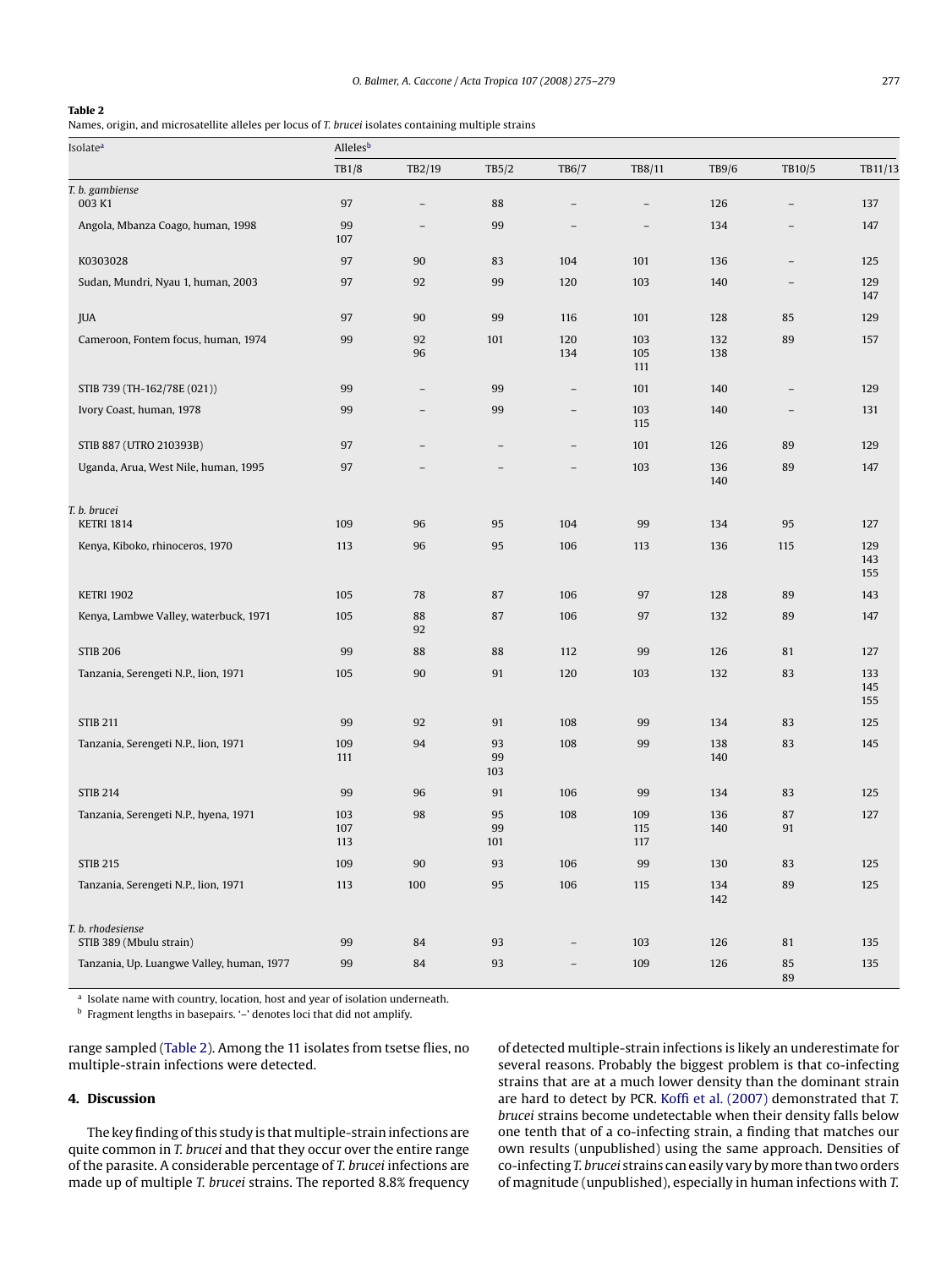#### <span id="page-3-0"></span>**Table 3**

|  | Reports of multiple-strain infections in T. brucei |  |
|--|----------------------------------------------------|--|
|  |                                                    |  |

| Host                 | Multiple infections               | Method                | Countries          | Reference             |
|----------------------|-----------------------------------|-----------------------|--------------------|-----------------------|
| Pig                  |                                   | Isoenzymes            | <b>Ivory Coast</b> | Scott (1981)          |
| Glossina p. palpalis |                                   | Isoenzymes            | <b>Ivory Coast</b> | Letch (1984)          |
| Glossina p. palpalis |                                   | Isoenzymes, karyotype | <b>Ivory Coast</b> | Stevens et al. (1994) |
| Human                | 8.7% (2 of 23)                    | Microsatellites       | <b>Ivory Coast</b> | Truc et al. (2002)    |
| Human                | $67\%$ (6 of 9) <sup>a</sup>      | Microsatellites       | <b>Ivory Coast</b> | Koffi et al. (2007)   |
| Glossina sp.         | 42.9% (12 of 28)                  | <b>Minisatellites</b> | Kenya, Uganda      | MacLeod et al. (1999) |
| Cattle               | $18\%$ (9 of 50)                  | <b>Minisatellites</b> | Uganda             | MacLeod et al. (2000) |
| All species          | 3.1% (28 of ca. 900) <sup>b</sup> | Isoenzymes            | All Africa         | Godfrey et al. (1990) |
| All species          | 8.8% (12 of 137)                  | Microsatellites       | All Africa         | This study            |

Frequency estimates of multiple-strain infections are given only where the sample size was judged sufficient.

<sup>a</sup> Only those data points where multiple strains were detected at the same time are reported here.

 $<sup>b</sup>$  Based on 945 "populations" derived from an undeclared number (ca. 900) of primary isolates. 26 of the multiple infections are from Zambian isolates. The detected</sup> multiple infection rate in non-Zambian isolates is 0.22%.

*b. rhodesiense* or if isolates are passaged through laboratory rodents, where very high parasitaemias are reached. It is therefore possible that in some isolates a co-infecting strain was missed because it was at too low density. Also, some of the isolates used were cultured or passaged through non-natural hosts before analysis. This introduces the risk that strains originally present in the isolates were lost [\(Jamonneau et al., 2003\), a](#page-4-0)gain leading to an underestimation ofmultiple-strain infections. On the other hand, contamination with other strains during prolonged passages in the laboratory is possible and would lead to an overestimation. However, we regard this as a minor factor as similar levels of multiple-strain infections were observed by several independent groups (Table 3) and also in isolates that were analyzed without or after minimal passaging.

The reports of multiple-strain infections in *T. brucei* available to date (Table 3) can be divided into three groups. Three early reports ([Scott, 1981; Letch, 1984; Stevens et al., 1994\) us](#page-4-0)ed isoenzyme analysis to demonstrate that multiple-strain infections occur but did not quantify how common they are. A second group, employing microsatellite or minisatellite markers, quantified the frequency of multiple-strain infections but were geographically restricted to Ivory Coast [\(Truc et al., 2002; Koffi et al., 2007\) or](#page-4-0) Kenya and Uganda ([MacLeod et al., 1999, 2000\).](#page-4-0) Truc et al. (2002) using two microsatellite loci found a frequency of multiple-strain infections of 8.7% in 23 human sleeping sickness patients in the Ivory Coast, which is similar to our numbers. A recent study based on the same samples but employing randomly amplified polymorphic DNA (RAPD) reported a higher frequency of multiple infections than in the previous one ([Oury et al., 2004\)](#page-4-0). However, we trust the first results more because microsatellite results are generally more reliable than RAPD results ([Palumbi, 1996\).](#page-4-0) The study by [MacLeod et al.](#page-4-0) (1999) has a limited sample size as well (28 flies from 2 countries), but they report frequencies of 36–47%. The frequency estimates they provide are therefore still reliable because frequencies close to 50% can be better estimated with small sample sizes than the lower frequencies reported in the other studies. Finally, the study by [Godfrey et al. \(1990\)](#page-4-0) and this study have considerably higher sample sizes and cover the entire geographic range of *T. brucei*. Our study provides a minimum estimate of the frequency of multiplestrain infections in line with most other studies but notably higher than [Godfrey et al. \(1990\),](#page-4-0) which found high levels of multiplestrain infections in Zambia (ca. 10%) but virtually none (<0.5%) across the rest of Africa. We attribute the much higher frequency of multiple-strain infections reported in our study to two methodological factors. First, our microsatellite markers are more variable than the isoenzymes used by [Godfrey et al. \(1990\)](#page-4-0) allowing us to distinguish strains that may be indistinguishable by isoenzymes. Second, in contrast to microsatellite analysis, isoenzyme analysis requires the cultivation of the parasites to increase the amount of enzyme, which can lead to a selective amplification of only one strain [\(Jamonneau et al., 2003\)](#page-4-0), so that multiple-strain infections are not detected anymore. The collection of isolates analyzed in this study contains some long cultured isolates as well, but also a large number with no or very limited culturing. The much higher frequency of multiple-strain infections reported from Zambia by [Godfrey et al. \(1990\)](#page-4-0) would suggest the circulation in that country of strains that are either more genetically diverse and/or generally easier to culture.

The results of [MacLeod et al. \(1999\)](#page-4-0) stand out because of the high levels of multiplicity of infection in tsetse flies they report. The frequency of multiple-strain infections in tsetse flies reported here is significantly lower (Fisher's exact test, *p* = 0.009). Our data thus do not support the high levels reported by [MacLeod et al. \(1999\),](#page-4-0) as such high frequencies would be apparent even with our limited sample size. This difference may at least in part reflect differences in the sensitivity of the molecular methods applied in these studies (minisatellites generally being even more variable than microsatellites) or in the treatment of the isolates before and during analysis. Caution must be used in general when comparing studies with different methodology ([Jamonneau et al., 2003\).](#page-4-0)

In conclusion, our results show two things. First, multiple-strain infections with *T. brucei* occur over the entire range of the parasite and are not restricted to certain areas. Second, multiple-strain infections are common enough that they cannot be neglected and that their consequences should be investigated further. A frequency of multiple-strain infections of above 10% appears to be the norm in *T. brucei* across its distribution.

#### **Acknowledgements**

We are grateful to Reto Brun (Swiss Tropical Institute, Basel), Serap Aksoy (Yale University), Pascal Grébaut, Anne-Clarisse Lékané Likeufack (CIRAD-IRD/LRCT, Montpellier), and Wendy Gibson (University of Bristol) for providing *T. brucei* DNA, to Serap Aksoy,Wendy Gibson, Jon Beadell and anonymous reviewers for comments that improved the manuscript, and to Christopher Palma for assistance in the lab. OB was supported by the National Science Foundation (grant DEB-0408083), the Yale Institute of Biospheric Studies, the Novartis Stiftung für medizinisch-biologische Forschung, and the University of Basel Fonds zur Förderung des akademischen Nachwuchses. AC was supported by the Yale Institute of Biospheric Studies and NIH grant no. AI068932.

#### **References**

Applied Biosystems, 2003. GeneMapper Software Version 3.5. Applied Biosystems. Balmer, O., Palma, C., MacLeod, A., Caccone, A., 2006. Characterization of di-, triand tetranucleotide microsatellite markers with perfect repeats for *Trypanosoma brucei* and related species. Mol. Ecol. Notes 6, 508–510.